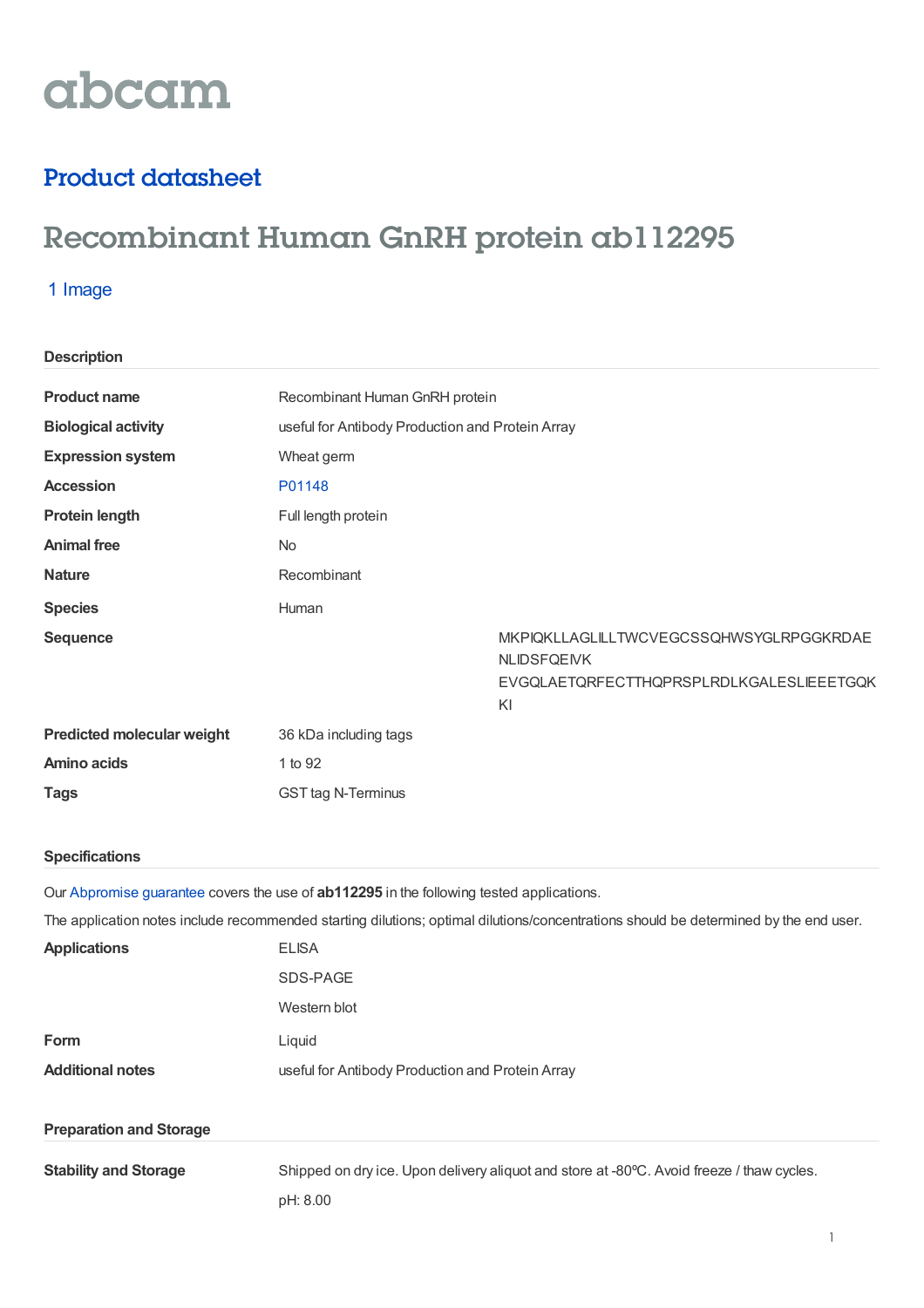Glutathione is reduced

#### **General Info**

## Relevance **Gonadotropin releasing hormone (GnRH)**, also known as luteinizing hormone releasing hormone (LHRH), is a key molecule in the regulation of reproduction in vertebrates. GnRH, a decapeptide, is produced by neurons in the medial basal hypothalamus (MBH) and secreted in a pulsatile manner into the cardiovascular system. The frequency and amplitude of GnRH pulses determine secretion of follicle stimulating hormone (FSH) and luteinizing hormone (LH) from the pituitary. Higher frequencies (greater than one pulse per hour) stimulate LH secretion while lower frequencies stimulate FSH secretion. The generation of GnRH pulses is effected by numerous stimuli, such as neural, hormonal and environmental. Therefore, behavioral and physiological conditions such as sleep, exercise, and stress can affect the GnRH pulses and cause a disruption of the normal cycle. Recent studies show that GnRH also has a role in mediating cancer. GnRH has been shown to inhibit the growth of human uterine leiomyloma cells by suppressing proliferation and inducing apoptosis. GnRH analogs have been used to treat a wide variety of reproductive cancers, although the side effects of using such compounds are often quite severe. **Cellular localization** Secreted

#### **Images**



ab112295 analysed on a 12.5% SDS-PAGE stained with Coomassie Blue.

**Please note:** All products are "FOR RESEARCH USE ONLY. NOT FOR USE IN DIAGNOSTIC PROCEDURES"

### **Our Abpromise to you: Quality guaranteed and expert technical support**

- Replacement or refund for products not performing as stated on the datasheet
- Valid for 12 months from date of delivery
- Response to your inquiry within 24 hours
- We provide support in Chinese, English, French, German, Japanese and Spanish
- Extensive multi-media technical resources to help you